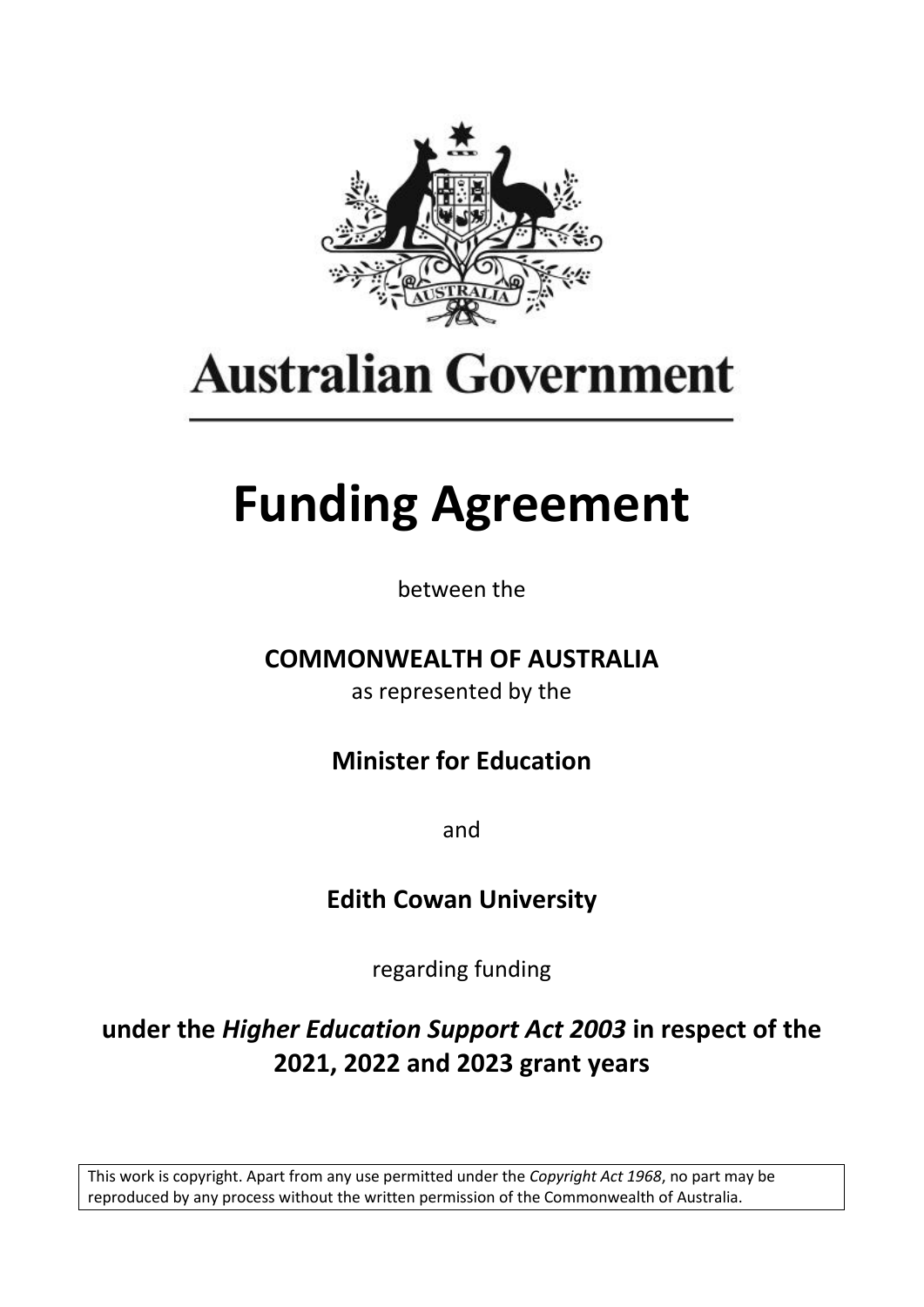This page has been intentionally left blank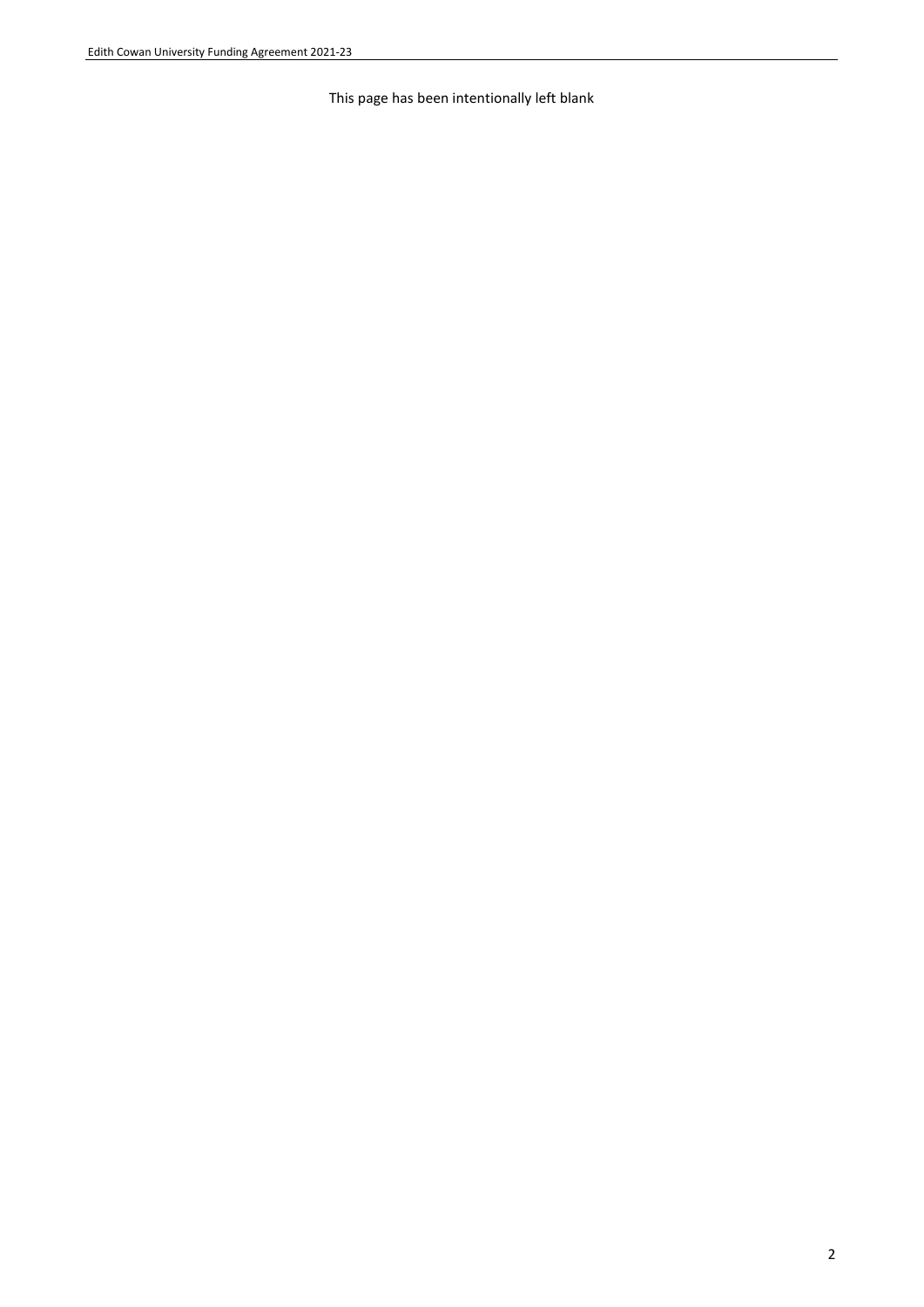### **Parties and Recitals**

**THIS AGREEMENT** is made on the date on which it is executed by the Commonwealth of Australia

#### **BETWEEN**

**THE COMMONWEALTH OF AUSTRALIA** represented by the Minister for Education ('the Commonwealth') [ABN 12 862 898 150]

#### AND

**Edith Cowan University**, **270 Joondalup Drive, JOONDALUP WA 6027** ('Provider') [ABN 54 361 485 361]

#### **RECITALS**

- A. The Provider meets the requirements of paragraph 30-1(1)(a) of HESA.
- B. This funding agreement meets the requirements under subsection 30-25(1) of HESA in respect of the 2021, 2022 and 2023 grant years.
- C. Entering into this agreement is a requirement under subparagraph 30-1(1)(a)(ii) of HESA for a Commonwealth Grant to be payable to the Provider under Part 2-2 of HESA.
- D. Subject to subsections 30-25(2A) and 30-25(2B) of HESA, this funding agreement specifies conditions to which the Commonwealth Grant is subject that are additional to the conditions that apply to the Commonwealth Grant under Division 36 of HESA.
- E. This agreement complements the mission-based compact between both parties setting out how the Provider's mission aligns with the Commonwealth of Australia's goals for higher education.
- F. This agreement also gives the Provider an overview of other Commonwealth funding provided under HESA and relevant legislative instruments. This overview is for information only and is set out in the 'Background and Description of Commonwealth Funding' section that follows.
- G. Under section 36-65 of HESA, the Provider must comply with this funding agreement.

#### **BACKGROUND AND DESCRIPTION OF COMMONWEALTH FUNDING**

The Commonwealth of Australia will provide funding under the three broad streams below, as administered by the Department of Education, Skills and Employment (Department), subject to relevant HESA provisions, the conditions of this agreement, and the conditions of any grants provided under each funding stream, which provide the essential building blocks to support world-class teaching and research effort in line with this shared goal. The Provider agrees to use this funding as intended to drive quality higher education and research in the public interest.

#### *1. Teaching base grants*

In accordance with Division 33 of HESA and as set out in Part A of this agreement, the Provider will receive a total basic grant amount (TBGA) in Commonwealth Grant Scheme funding, which is an amount up to the sum of the Provider's:

- maximum basic grant amount (MBGA) for higher education courses
	- o may include funding for the Provider to partner with a Regional University Centre (RUC). This funding component is to be used to support the objectives of the RUC.
	- $\circ$  provides a flexible funding envelope within which funding can be moved between disciplines (excluding medicine) and course levels (sub-bachelor, bachelor and postgraduate).
- MBGA for designated higher education courses (currently only courses of study in medicine)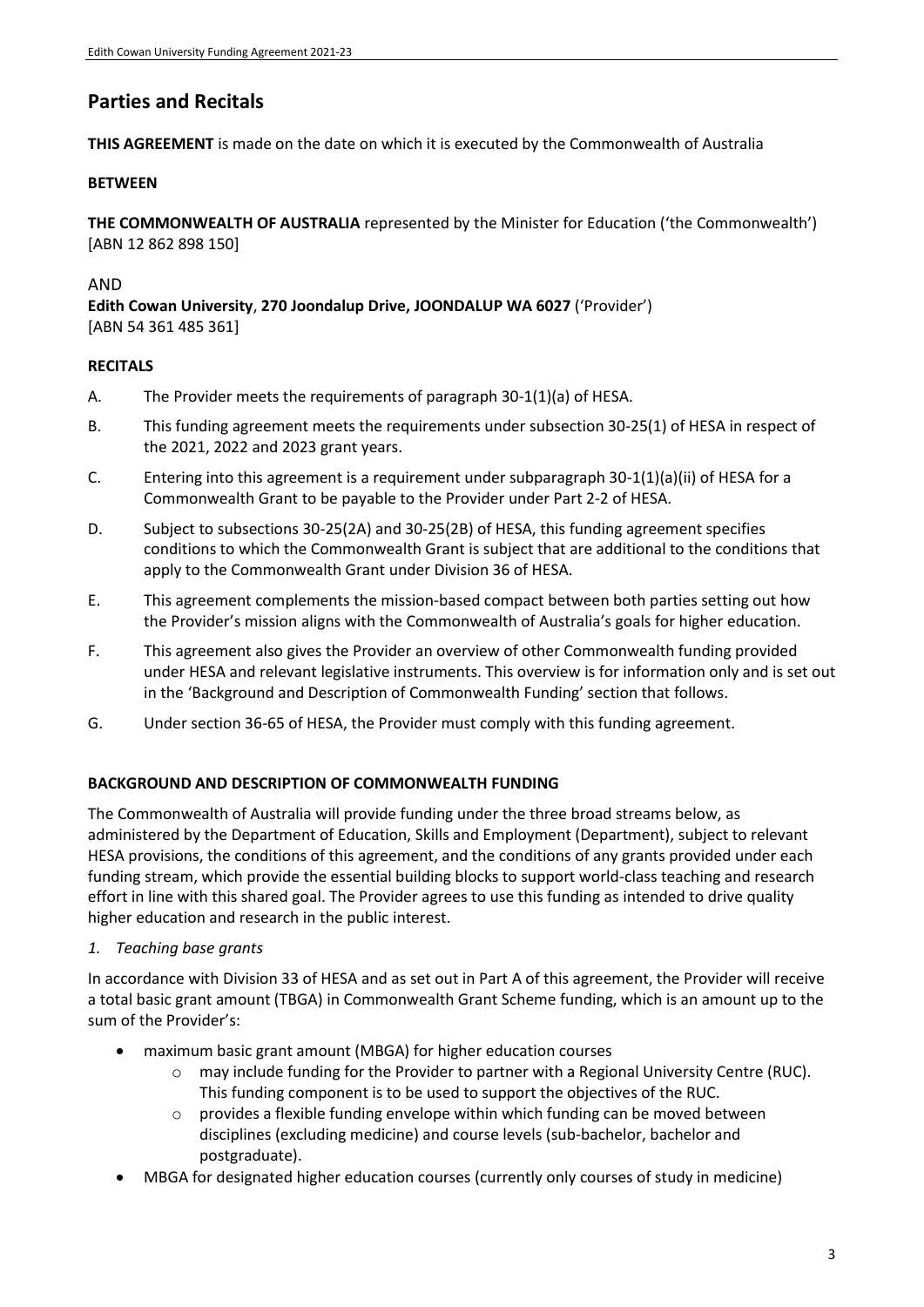• any funding the Provider receives for demand driven higher education courses, calculated in accordance with section 33-5 of HESA and on the basis of the new funding cluster rates commencing on 1 January 2021.

The Provider may also receive other loading amounts as specified in paragraph 33-1(1)(b) of HESA, and worked out in accordance with the *Commonwealth Grant Scheme Guidelines 2020*. The Transition Fund Loading will be provided in accordance with the *Commonwealth Grant Scheme Guidelines 2020.*

*2. Research base grants*

The Research Block Grants are calculated in accordance with Part 2-3 (Other grants) and 2-4 (Commonwealth scholarships) of HESA and comprise two components:

- The Research Training Program (RTP), which supports the training of students undertaking Research Doctorate and Research Masters courses, as set out in the *Commonwealth Scholarships Guidelines (Research) 2017*.
- The Research Support Program (RSP), which provides a flexible funding stream to assist eligible providers with the systemic costs of university research, as set out in the *Other Grants Guidelines (Research) 2017*.

Grants for the relevant program will be made to eligible providers through the relevant instrument and on the conditions set out in the relevant instrument. If the provider reports any unspent RSP grant amounts to the Department in relation to the 2021 grant year, the Department will approve the rollover of any unspent amounts into the 2022 grant year. Further, if the Provider spends RSP grant amounts on RTP scholarships, the conditions set out in *Commonwealth Scholarships Guidelines (Research) 2017* apply to these scholarships.

#### *3. Engagement base grants*

There are three grants available to eligible providers under this funding stream that have been established as programs under the *Other Grants Guidelines (Education) 2012*:

- The National Priorities and Industry Linkage Fund (NPILF) which supports the vital functions of engagement with industry, development of industry-relevant course material, optimisation of the course mix for local economies, and provision of work-integrated learning opportunities for students.
- The Indigenous, Regional and Low Socio-Economic Status Attainment Fund (IRLSAF) which supports initiatives to improve access and participation for groups in the population with lower participation and attainment rates, including Indigenous persons, students from low socio-economic backgrounds, and those from regional areas and remote areas. Refer to Appendix 2 for further details.
- The National Institutes Program which provides funding to eligible providers to support national institutes.

Conditions applying to the relevant program are set out in the *Other Grants Guidelines (Education) 2012* and the conditions of grant (if any) made by the Minister. Grants under the relevant program will be made to eligible providers under the *Other Grants Guidelines (Education) 2012*.

Eligible providers may also receive grants under Part 2-3 (Other grants) of HESA in relation to the Tertiary Access Payment (TAP). The TAP which provides a one-off, non-indexed, means-tested payment to schoolleavers from outer regional or remote areas who relocate more than 90 mins to undertake full-time, higher-level tertiary education (Certificate IV or above). Conditions applying to grants for the TAP will be set out in the conditions of grant made by the Minister.

The Provider may also receive other grants for ad hoc programs or projects under Part 2-3 (Other grants) of HESA and/or the *Other Grants Guidelines (Education) 2012*. Conditions applying to these grants are set out in the *Other Grants Guidelines (Education) 2012* and/or the conditions of grant (if any) made by the Minister.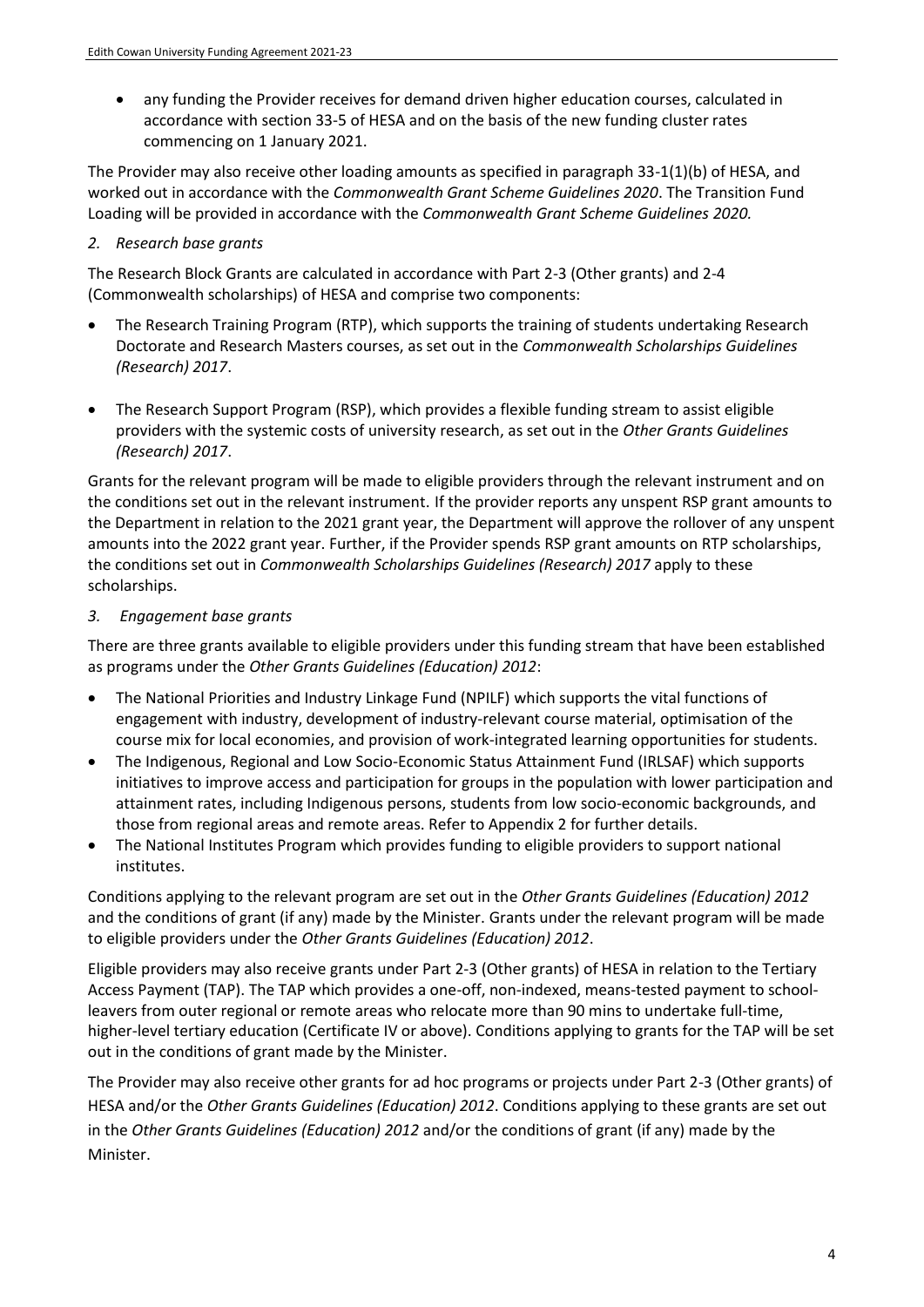#### *Indicative maximum funding amounts*

Indicative maximum funding amounts for each of these funding streams are shown in the following table. The table does not include amounts for any ad hoc grants made under Part 2-3 (Other grants) of HESA and/or the *Other Grants Guidelines (Education) 2012*. The amounts in the table are included for reference only and are not intended to pre-empt or otherwise affect the making of any grant under, or in accordance with, HESA, the *Commonwealth Grant Scheme Guidelines 2020*, the *Other Grants Guidelines (Education) 2012*, the *Other Grants Guidelines (Research) 2017* or the *Commonwealth Scholarships Guidelines (Research) 2017*. The amount of funding the Provider actually receives will be calculated based on HESA and the relevant legislative instrument.

| <b>Funding</b>                                                                                                                                    | 2021 (\$m)                            | 2022 (\$m)                        | 2023 (\$m)                        |
|---------------------------------------------------------------------------------------------------------------------------------------------------|---------------------------------------|-----------------------------------|-----------------------------------|
| 1. Teaching                                                                                                                                       |                                       |                                   |                                   |
| Higher education courses<br>(MBGA funding envelope,<br>including an amount<br>contingent on meeting<br>performance-based<br>funding requirements) | \$158,479,038                         | \$150,175,359                     | \$150,371,201                     |
| Additional amounts for<br>RUCs (included in the<br>Provider's MBGA for<br>higher education courses<br>shown above)                                | \$27,388                              |                                   |                                   |
| MBGA for designated<br>higher education courses<br>(medicine)                                                                                     | \$0                                   | \$0                               | \$0                               |
| Any funding for demand<br>driven higher education<br>courses<br>(amounts to be paid based<br>on actual student<br>enrolments)                     | \$693,943*<br>Will be paid on actuals | Will be paid on actuals           | Will be paid on actuals           |
| Loading amounts<br>(including Transition Fund<br>Loading)                                                                                         | \$7,131,536                           | \$4,106,818                       | \$726,157                         |
| 2. Research                                                                                                                                       |                                       |                                   |                                   |
| Research Training Program                                                                                                                         | \$6,679,652                           | To be determined prior to<br>2022 | To be determined prior to<br>2023 |
| Research Support Program                                                                                                                          | \$7,399,230                           | To be determined prior to<br>2022 | To be determined prior to<br>2023 |
| 3. Engagement                                                                                                                                     |                                       |                                   |                                   |
| <b>NPILF</b>                                                                                                                                      | \$4,750,000                           |                                   |                                   |

#### **Table 1: Summary of indicative maximum funding amounts**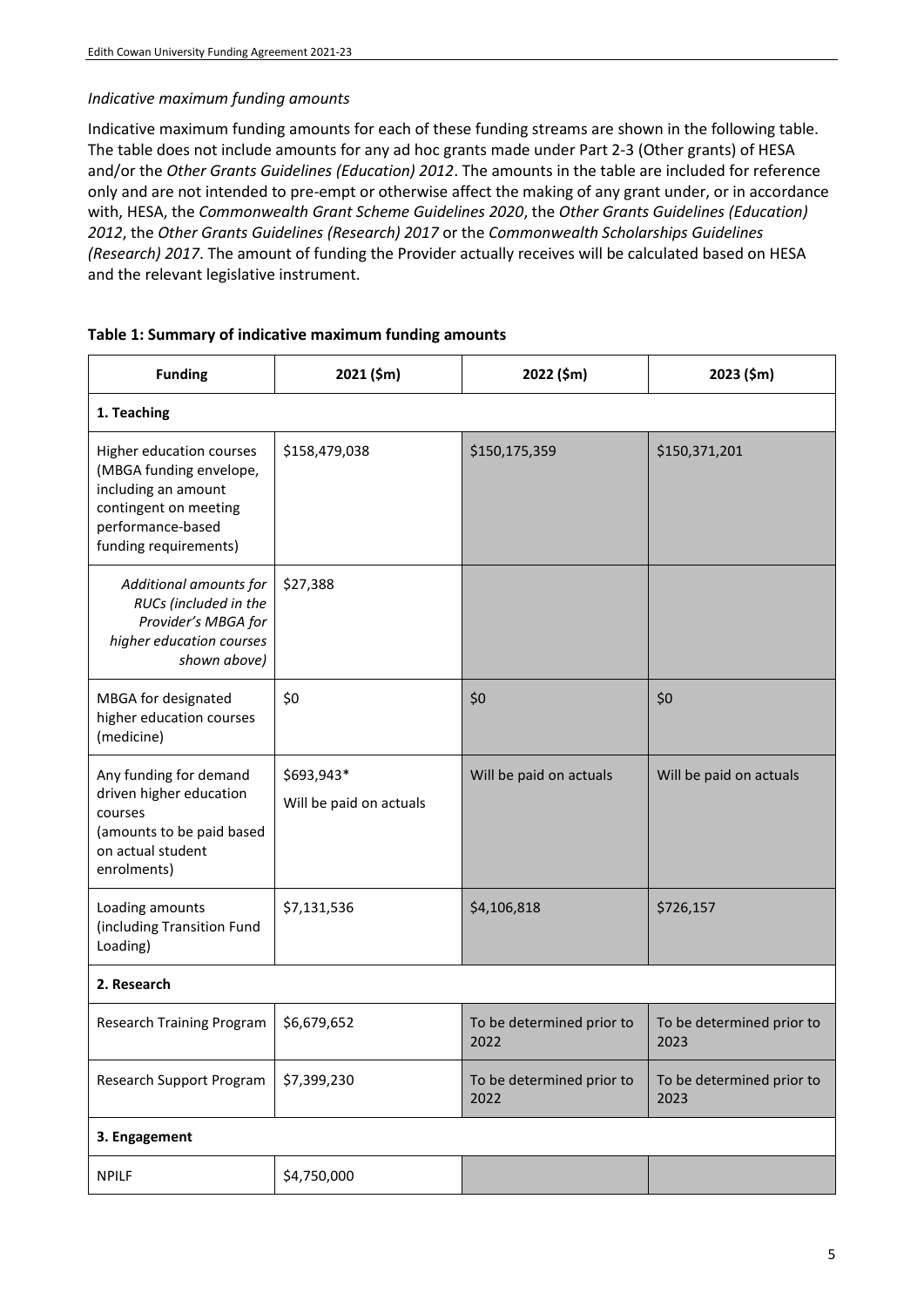| <b>Funding</b>                 | 2021 (\$m)    | 2022 (\$m)                        | 2023 (\$m)                        |
|--------------------------------|---------------|-----------------------------------|-----------------------------------|
| <b>IRLSAF</b>                  | \$5,589,943   |                                   |                                   |
| <b>Tertiary Access Payment</b> | \$792,000*    | To be determined prior to<br>2022 | To be determined prior to<br>2023 |
| <b>Total</b>                   | \$191,515,342 |                                   |                                   |

**\*Demand driven higher education courses funding note:** The initial demand driven higher education courses advance payment has been based on the University's equivalent full-time student load estimate provided to the Department in December 2020. This advance payment will be revised based on estimates received from the University in April and October 2021. The demand driven advance is expected to be reconciled against actual data in mid-2022.

#### **\* The TAP grant funds are in two parts:**

- (a) grant funds for scholarships to students of \$720,000 for 144 scholarships
- (b) grant funds for TAP program administration of \$72,000 to undertake promotion, administration and reporting activities
- (c) To ensure as many students as possible have access to a payment, the Department will assess the utilisation of scholarships at all universities in April 2021 and reallocate unused scholarships proportionately to universities with excess demand.

### **NOW IT IS AGREED** as follows:

#### **PART A: Commonwealth Grant Scheme funding**

*Commonwealth Grant Scheme funding amount and payment arrangements*

- 1. The Commonwealth will pay to the Provider the CGS funding amount for the 2021, 2022 and 2023 grant years, calculated in accordance with Division 33 of HESA.
- 2. The Commonwealth will notify the Provider before the start of the relevant Grant Year covered by this agreement about the CGS advances in respect of amounts expected to become payable to the Provider for the relevant Grant Years under subsection 164-10(1) of HESA for:
	- 2.1. higher education courses;
	- 2.2. designated higher education courses; and
	- 2.3. demand driven higher education courses.
- 3. Amounts payable as CGS advances may be adjusted throughout the relevant Grant Year based on information provided to the Commonwealth by the Provider.
- 4. CGS advances made in respect of a Grant Year will be reconciled with CGS funding payable to the Provider for the relevant year. This reconciliation will occur in the year following the Grant Year when actual student enrolment data for the Grant Year is finalised and provided to the Commonwealth. If the amount of an advance paid to the Provider exceeds the amount that becomes payable to the Provider, the Commonwealth will seek recovery of the overpaid amount from the Provider under subsection 164-10(1A) of HESA.
- 5. To ensure the Provider is able to keep operating and employing staff in the aftermath of the COVID-19 pandemic, the Commonwealth has created the Higher Education Continuity Guarantee (HECG) as a program under the *Other Grants Guidelines (Education) 2012*. The Commonwealth will provide grants to eligible providers under the HECG for the Grant Years 2021, 2022 and 2023. The HECG has colloquially been referred to as the 'CGS funding guarantee' for the relevant Grant Years.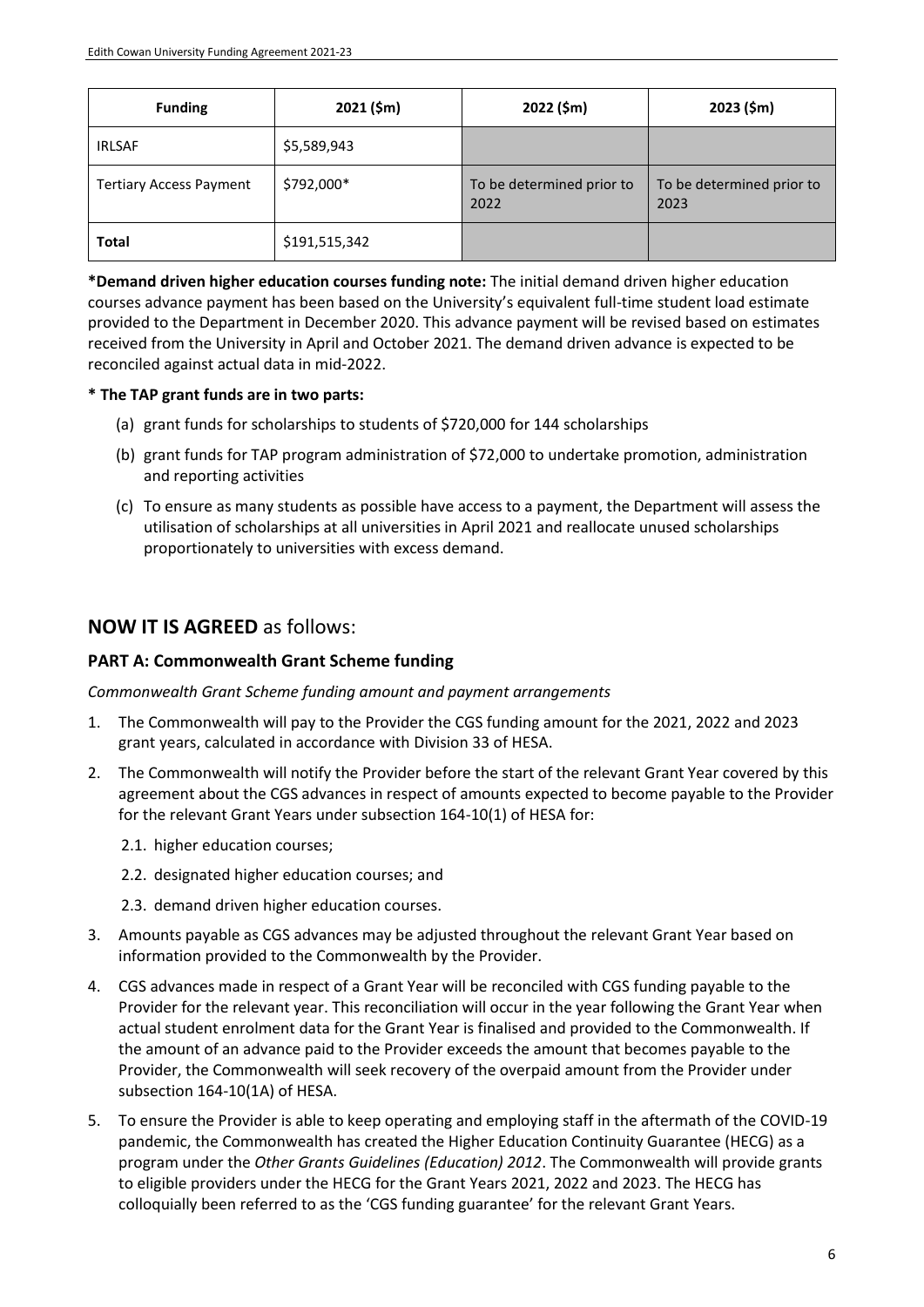#### *Estimates of Commonwealth supported places*

6. The Provider must provide accurate and timely estimates of Commonwealth supported places, including the number of grandfathered students and non-grandfathered students expected to study in Commonwealth supported places, for the current year and future years, as required by the Commonwealth.

#### *Provision of other data*

7. The Provider must provide data relating to revised transparency arrangements as requested, including in relation to admissions processes and the cost of teaching and scholarship. This includes providing the data in the form and at the times required by the Commonwealth to support the national admissions platform.

#### **Section One: Higher education courses**

#### *Maximum basic grant amount for higher education courses*

8. The maximum basic grant amounts for higher education courses, specified for the purposes of paragraph 30-27(1)(a) of HESA, for the Grant Years covered by this agreement, are set out in Table 1a of Appendix 1. Appendix 1 also contains additional conditions in relation to the maximum basic grant amount for higher education courses with which the Provider must comply.

#### *Trading Commonwealth supported places with another provider*

- 9. The Provider may trade Commonwealth supported places for its higher education courses with another Provider, subject to the transaction being cost neutral and receiving approval from the Commonwealth.
- 10. If a trade occurs, both providers must notify the Commonwealth in writing by 31 March of the year for which the trade applies and in advance of the census date for the traded places.
- 11. Both providers must demonstrate arrangements are in place to take into account the number of places required in the pipeline of enrolments beyond the transfer to ensure students can complete their courses.
- 12. If approved by the Commonwealth, each Provider's funding agreement will be updated to reflect the trade (including to make changes to each Provider's MBGA for higher education courses). The trade will not be effective until the required changes are made to each Provider's funding agreement.

#### **Section Two: Transition Fund Loading**

#### *Amount of Transition Fund Loading payable to the Provider*

- 13. The amount of Transition Fund Loading payable to the Provider for the relevant Grant Years is calculated using the formula in the CGS Guidelines and is estimated as:
	- For 2021: \$7,131,536
	- For 2022: \$4,106,818
	- For 2023: \$726,157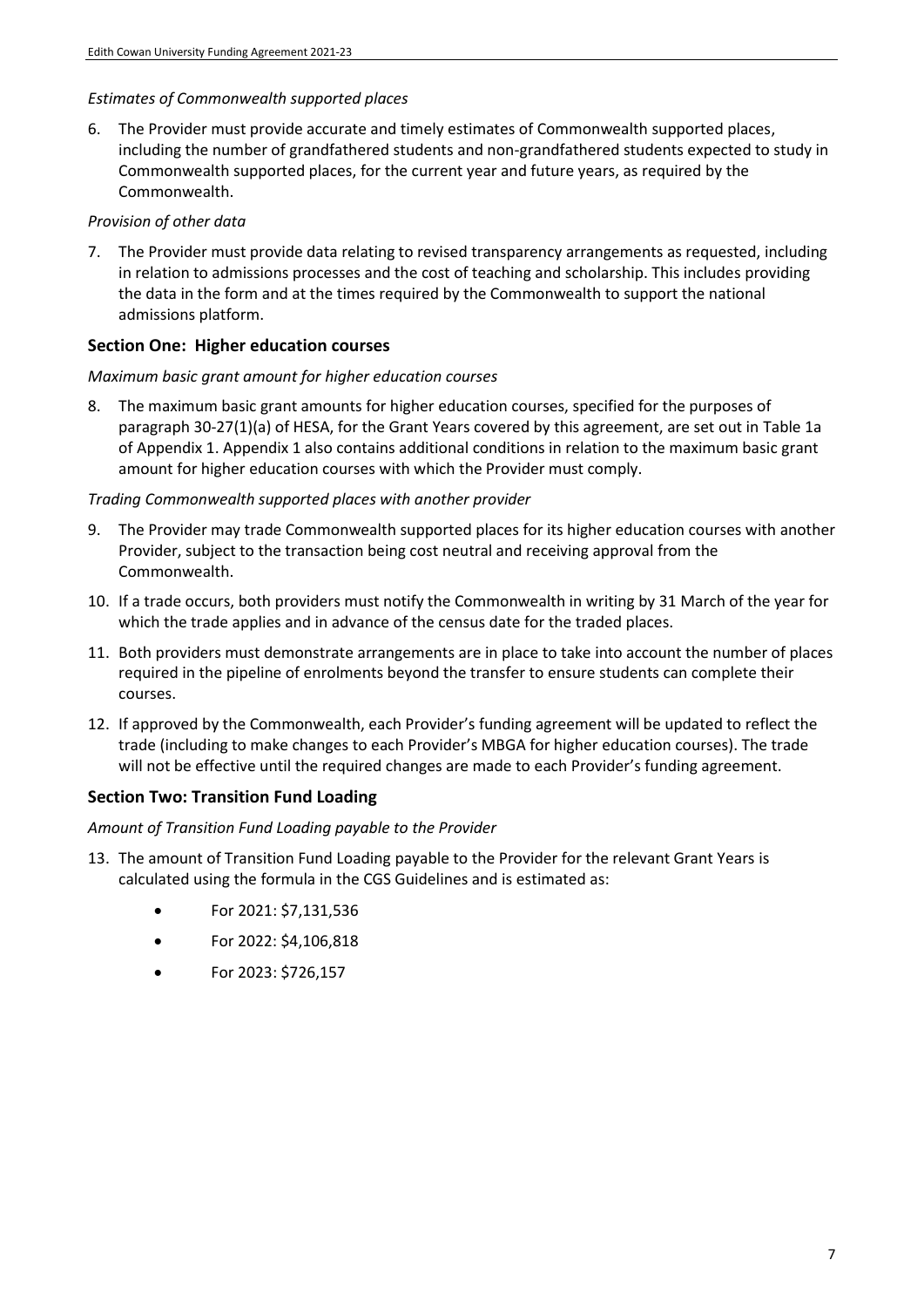#### **PART B: Other conditions and requirements**

#### *Clinical placements and practicums*

- 14. For a course that is accredited under section 49 of the National Law, the Provider must ensure that each student enrolled in the course has access to clinical placements in accordance with the approved accreditation standard for the profession.
- 15. For a course that provides a pathway to professional certification or registration, where that certification or registration requires the completion of a clinical or practicum placement (for example in initial teacher education, engineering, social work) the Provider must ensure that each student enrolled in that course has access to clinical placements or practicums in accordance with the relevant professional accreditation standards.

#### *New campuses and campus closures*

- 16. The Provider must obtain the Commonwealth's prior written approval if the Provider proposes to enrol Commonwealth supported students in a course of study that is, or is to be undertaken, primarily at an educational facility, other than one of the Provider's campuses listed below in Table 2 or approved educational facilities listed below in Table 3.
- 17. Similarly, if the Provider proposes to close a campus or approved educational facility where Commonwealth supported students are enrolled, the Provider must obtain the Commonwealth's prior written approval.

#### **Table 2: Provider's campuses**

| Name of campus |              |  |
|----------------|--------------|--|
| Bunbury        | Mount Lawley |  |
| Geraldton      | Joondalup    |  |

#### **Table 3: Approved educational facility**

| Name of educational facility |
|------------------------------|
| N/A                          |

#### *Closures of courses*

- 18. Before closing any of the following types of undergraduate and postgraduate courses of study in which Commonwealth supported students have been enrolled for more than two years (including a major within a course of study), the Provider must consult the Commonwealth and obtain the Commonwealth's approval for the closure of the course:
	- 18.1. courses that prepare students for entry to any occupation that is experiencing a Skills Shortage;
	- 18.2. courses the closure of which would be likely to create a Skills Shortage in an occupation because the Provider is the sole or dominant provider of the national skill base for that occupation;
	- 18.3. specialised courses directed at the regional economy, the closure of which is likely, in the Commonwealth's opinion, to create serious detriment to the skills base of a regional economy; and
	- 18.4. courses in areas of priority under the Job-ready Graduates package, for example in science, engineering, computing, allied health, education and languages.
- 19. In making a decision to approve a course closure under clause 18, the Commonwealth will:
	- 19.1. seek to reach a mutually agreeable arrangement with the Provider regarding the course closure;
	- 19.2. have regard to student demand for the course, the financial viability of the course, the justification provided for a proposed course closure by the Provider and other relevant factors;
	- 19.3. assist the Provider to explore options to retain the course, including through cooperation with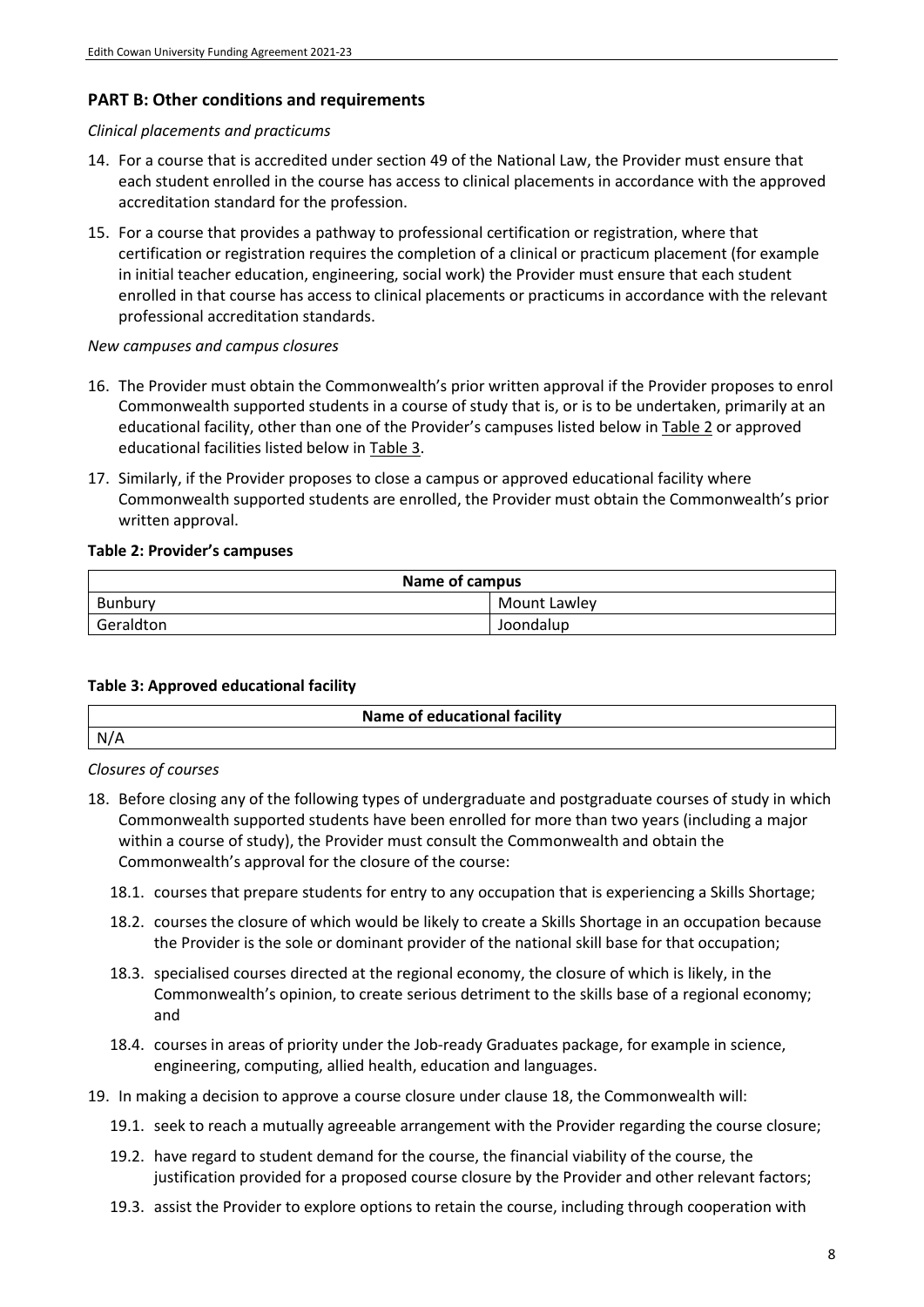another provider or the movement of Commonwealth supported places to another provider (where applicable); and

19.4. not unreasonably withhold approval for a course closure so as to place an unreasonable financial burden on the Provider or place the Provider in a financially unviable position in regard to the Provider's overall financial status.

#### *Applicable law and jurisdiction*

- 20. The laws of the Australian Capital Territory apply to the interpretation of this agreement.
- 21. The parties agree to submit to the non-exclusive jurisdiction of the courts of the Australian Capital Territory and any courts which have jurisdiction to hear appeals from any of these courts in respect to any dispute under this agreement.

#### *Entire agreement, variation and severance*

- 22. This agreement and the HESA record the entire agreement between the parties in relation to its subject matter. Any previous agreement covering the relevant Grant Years is terminated and replaced by this agreement on the date this agreement is made.
- 23. Except for action the Commonwealth is expressly authorised or required to take elsewhere in this agreement or HESA, no variation of this agreement is binding unless it is agreed in writing and signed by the parties.
- 24. If a court or tribunal says any provision of this agreement has no effect or interprets a provision to reduce an obligation or right, this does not invalidate, or restrict the operation of, any other provision.

#### *Notices*

- 25. A party giving notice under this agreement must do so in writing or by Electronic Communication:
	- 25.1. if given by the Provider, marked for the attention of the First Assistant Secretary of the Higher Education Division of the Department of Education, Skills and Employment or other person as notified in writing by the Commonwealth to the Provider; or
	- 25.2. if given by the Commonwealth, marked for the attention of the Vice-Chancellor and President or other person as notified in writing by the Provider to the Commonwealth;

and must be hand delivered or sent by pre-paid post or Electronic Communication to the address specified in this clause.

The address for notices to the Commonwealth is:

First Assistant Secretary Higher Education Division Department of Education, Skills and Employment 50 Marcus Clarke Street GPO Box 9880 CANBERRA ACT 2601 Email: [cgs@dese.gov.au](mailto:cgs@dese.gov.au)

The address for notices to the Provider is:

270 Joondalup Drive JOONDALUP WA 6027 [vc@ecu.edu.au](mailto:vc@ecu.edu.au)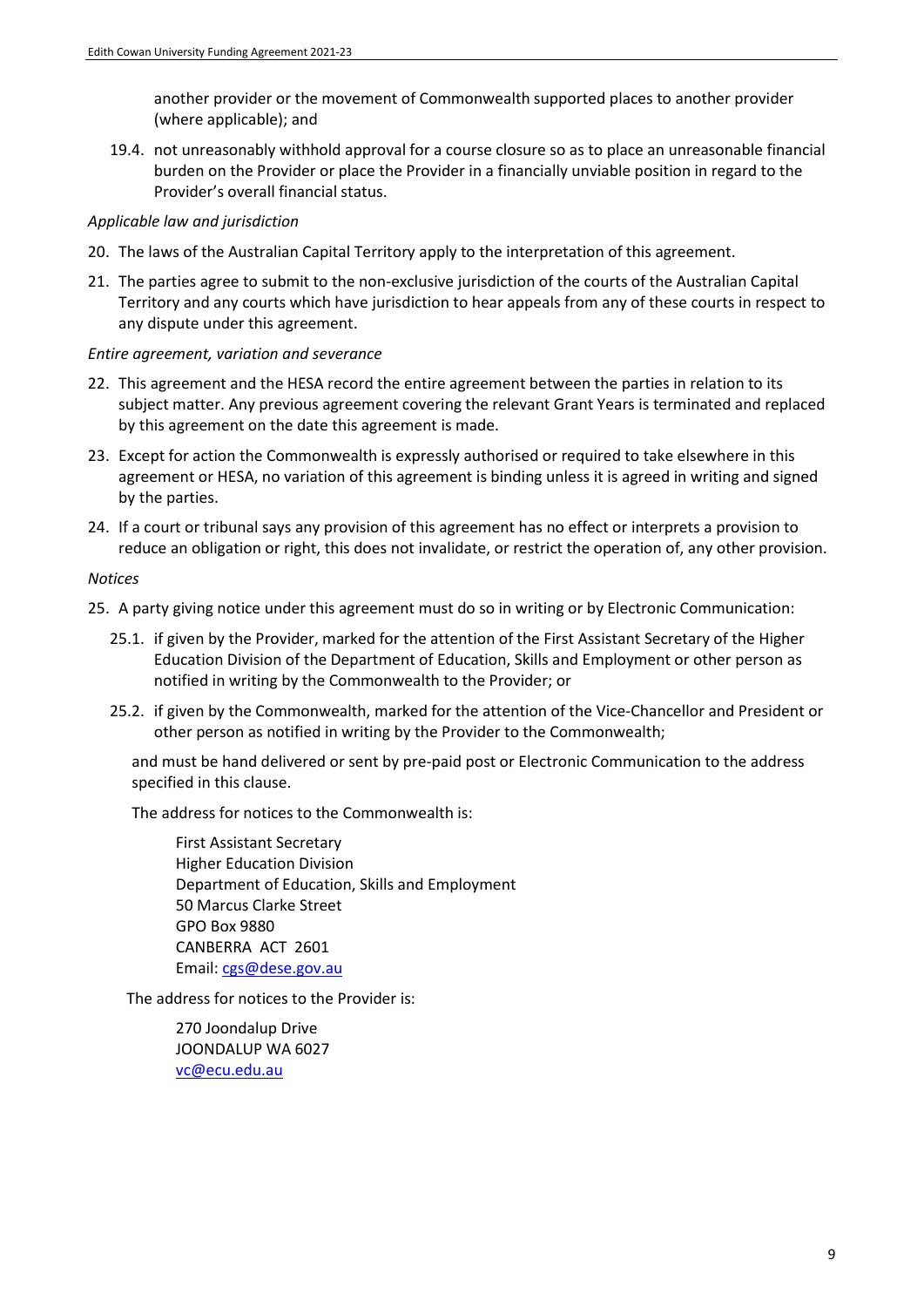- 26. A notice given under clause 25 is taken to be received:
	- 26.1. if hand delivered, on delivery;
	- 26.2. if sent by pre-paid post, 6 business days after the date of posting; or
	- 26.3. if sent by Electronic Communication, at the time that would be the time of receipt under section 14A of the *Electronic Transactions Act 1999*.

#### *Interpretation*

27. In this agreement including Attachment A and appendices, unless the contrary intention appears:

**'ABN'** has the same meaning as in section 41 of the *A New Tax System (Australian Business Number) Act 1999*;

**'CGS'** means Commonwealth Grant Scheme;

**'Commonwealth Grant'** is the grant payable to the Provider under Part 2-2 (Commonwealth Grant Scheme) of HESA;

**'course of study'** has the same meaning as in subclause 1(1) of Schedule 1 of HESA;

**'demand driven higher education course'** has the same meaning as in subclause 1(1) of Schedule 1 of HESA;

**'designated higher education course'** has the same meaning as in subclause 1(1) of Schedule 1 of HESA;

**'EFTSL'** has the same meaning as in subclause 1(1) of Schedule 1 of HESA;

**'Electronic Communication'** has the same meaning as in subsection 5(1) of the *Electronic Transactions Act 1999*;

**'funding clusters'** has the same meaning as set out in subclause 1(1) of Schedule 1 of HESA;

**'Grant Year'** has the same meaning as in subclause 1(1) of Schedule 1 of HESA;

**'higher education course'** has the same meaning as in clause 1 of Schedule 1 of HESA;

**'HESA'** means the *Higher Education Support Act 2003*;

**'Indigenous person'** has the same meaning as in subclause 1(1) of Schedule 1 of HESA;

**'maximum basic grant amount' or 'MBGA'** has the same meaning as in subclause 1(1) of Schedule 1 of HESA;

**'National Law'** means (a) for a state or territory other than Western Australia – the Health Practitioner Regulation National Law as set out in the Schedule to the *Health Practitioner Regulation National Law Act 2009 (Qld)* as it applies (with or without modification) as a law of the State or Territory; and (b) for Western Australia – the legislation enacted by the *Health Regulation National Law (WA) Act 2010* that corresponds to the Health Practitioner Regulation National Law;

**'number of Commonwealth supported places'** has the same meaning as in subclause 1(1) of Schedule 1 of HESA;

**'regional area'** has the same meaning as in subclause 1(1) of Schedule 1 of HESA;

**'remote area'** has the same meaning as in subclause 1(1) of Schedule 1 of HESA;

**'total basic grant amount'** has the same meaning as in subclause 1(1) of Schedule 1 of HESA.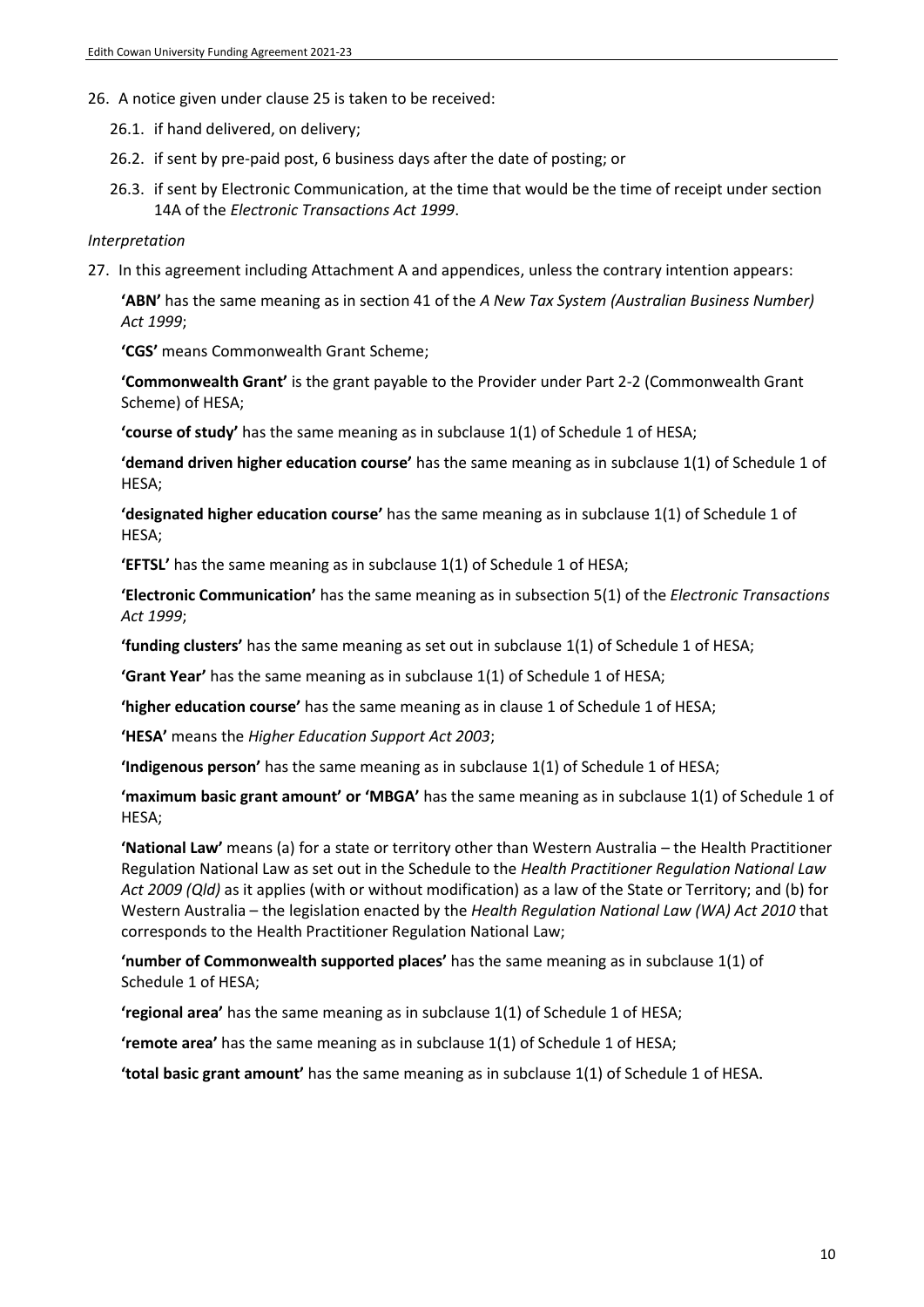- 28. In this agreement, unless the contrary intention appears:
	- 28.1. words in the singular include the plural and vice versa;
	- 28.2. clause headings or words in bold format are inserted for convenience only, and have no effect in limiting or extending the language of provisions;
	- 28.3. all references to dollars are to Australian dollars;
	- 28.4. unless stated otherwise, a reference to legislation is to legislation of the Commonwealth, as amended from time to time;
	- 28.5. an uncertainty or ambiguity in the meaning of a provision of this agreement will not be interpreted against a party just because that party prepared that provision;
	- 28.6. where a word or phrase is given a defined meaning, any other part of speech or grammatical form of that word or phrase has a corresponding meaning; and
	- 28.7. where a word or phrase is not specifically defined in this agreement and the word or phrase occurs in the *Higher Education Support Act 2003*, the word or phrase will have the same meaning as in that Act.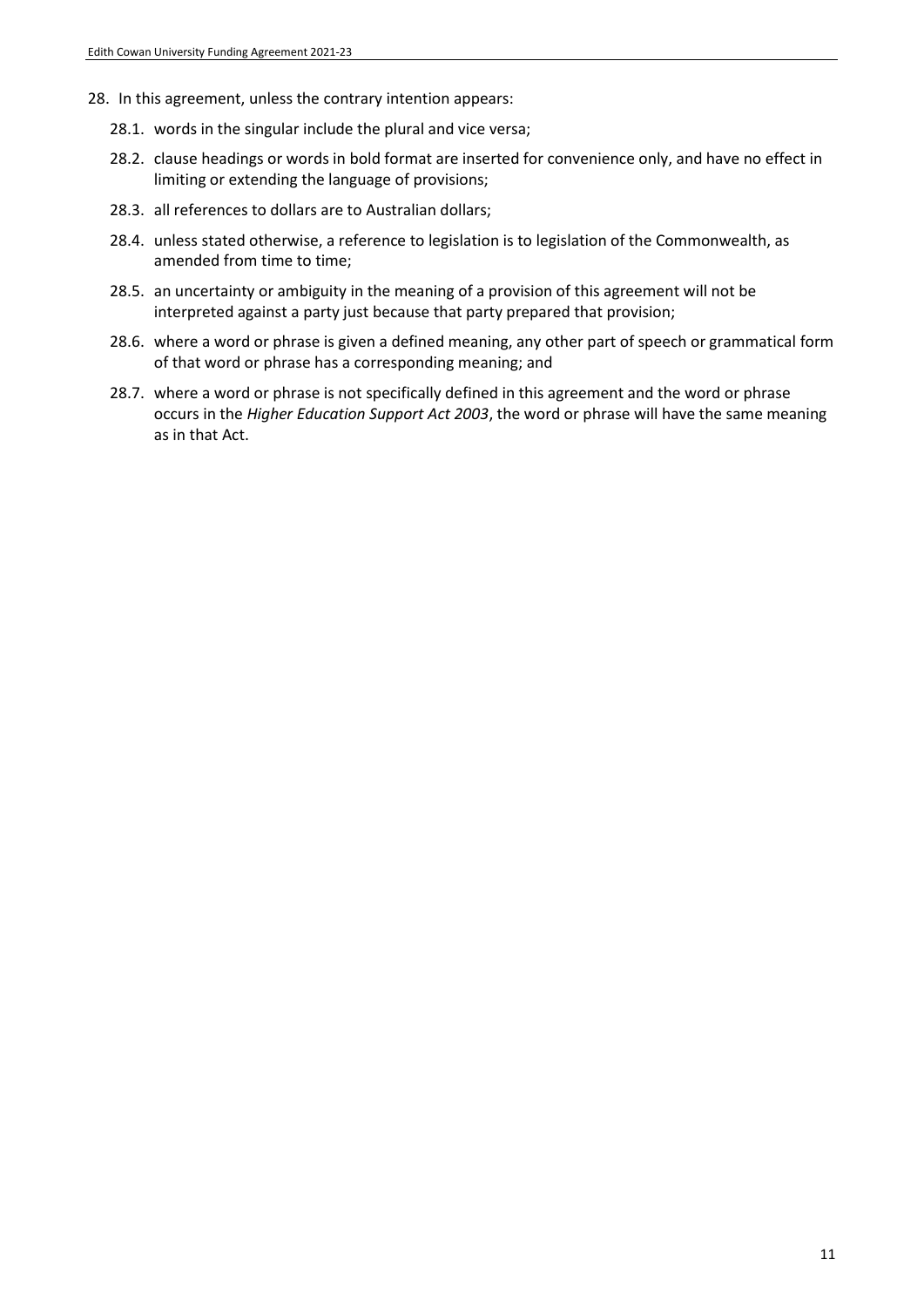**SIGNED for and on behalf of**

#### THE COMMONWEALTH OF AUSTRALIA by Dom English, First Assistant Secretary, Higher Education Division of the Department of Education, Skills and Employment as delegate of the Minister for Education. **Signed by**  Dom English **Date:** 5 February 2021 **In the presence of: Signed by**  Drew Menzies-McVey **Position of witness**  Assistant Secretary Edith Cowan University **Signed by**  Professor Arshad Omari **Position**  Acting Vice-Chancellor **In the presence of: Signed by**  Karen D'costa **Position or profession of witness**  Executive Officer

**SIGNED for and on behalf of**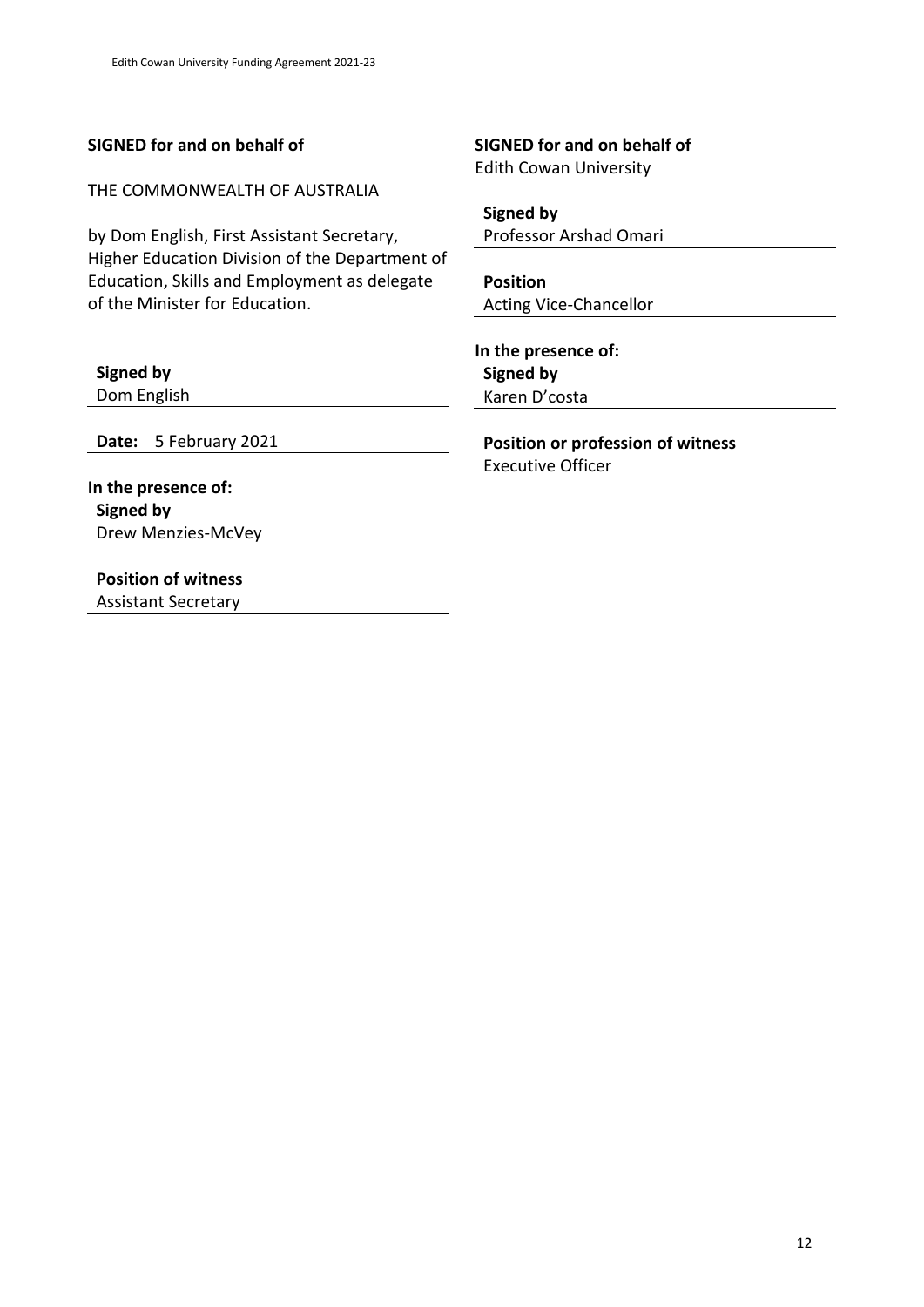|      | Base MBGA     | <b>National Priority</b><br><b>Places</b> | Innovative Places | Short<br>Courses | <b>Total MBGA</b> |
|------|---------------|-------------------------------------------|-------------------|------------------|-------------------|
| 2021 | \$150,261,538 | \$1,325,000                               | \$0               | \$6,892,500      | \$158,479,038     |
| 2022 | \$149,161,734 | \$1,013,625                               | \$0               | \$0              | \$150,175,359     |
| 2023 | \$149,595,778 | \$775,423                                 | \$0               | \$0              | \$150,371,201     |

#### **Table 1a. MBGA for 2021-23 grant years for higher education courses**

#### **Maximum basic grant amount for higher education courses**

- 1. The maximum basic grant amount for higher education courses is calculated by:
	- 1.1. applying indexation consistent with the methodology set out in Part 5-6 of HESA; and
	- 1.2. applying the growth factors in the following table for each of the Provider's campuses.

| Campus       | <b>Remoteness</b> | 2021 Factor | 2022 Factor | 2023 Factor |
|--------------|-------------------|-------------|-------------|-------------|
| Joondalup    | Low metro         | 0.37%       | 0.64%       | 0.85%       |
| Mount Lawley | Low metro         | 0.37%       | 0.64%       | 0.85%       |
| Bunbury      | Regional          | 1.28%       | 2.26%       | 2.98%       |
| Geraldton    | Regional          | 1.28%       | 2.26%       | 2.98%       |

- 2. The maximum basic grant amount for higher education courses for a year also includes the following amounts that are contingent on meeting performance-based funding requirements in each year:
	- In 2021, performance-based funding is \$1,678,054
	- In 2022, performance-based funding is \$3,348,837
	- In 2023, performance-based funding is \$4,964,487
- 3. If the provider does not meet the performance-based funding requirements, the Provider's MBGA for a year will be adjusted to remove the performance-based funding amount specified above.
- 4. The maximum basic grant amount for higher education courses includes funding for short courses as set out below. The Provider must use the funding in Table 1b to deliver the short courses shown in the table.
- 5. Subject to the requirements of the *Higher Education Standards Framework (Threshold Standards) 2015*, the Provider commits to grant credit for units of study undertaken as part of any undergraduate certificate listed in Table 1b if those units may also contribute to a different higher education award that a student enrols in subsequent to completing the undergraduate certificate, including but not limited to those set out in Table 1b.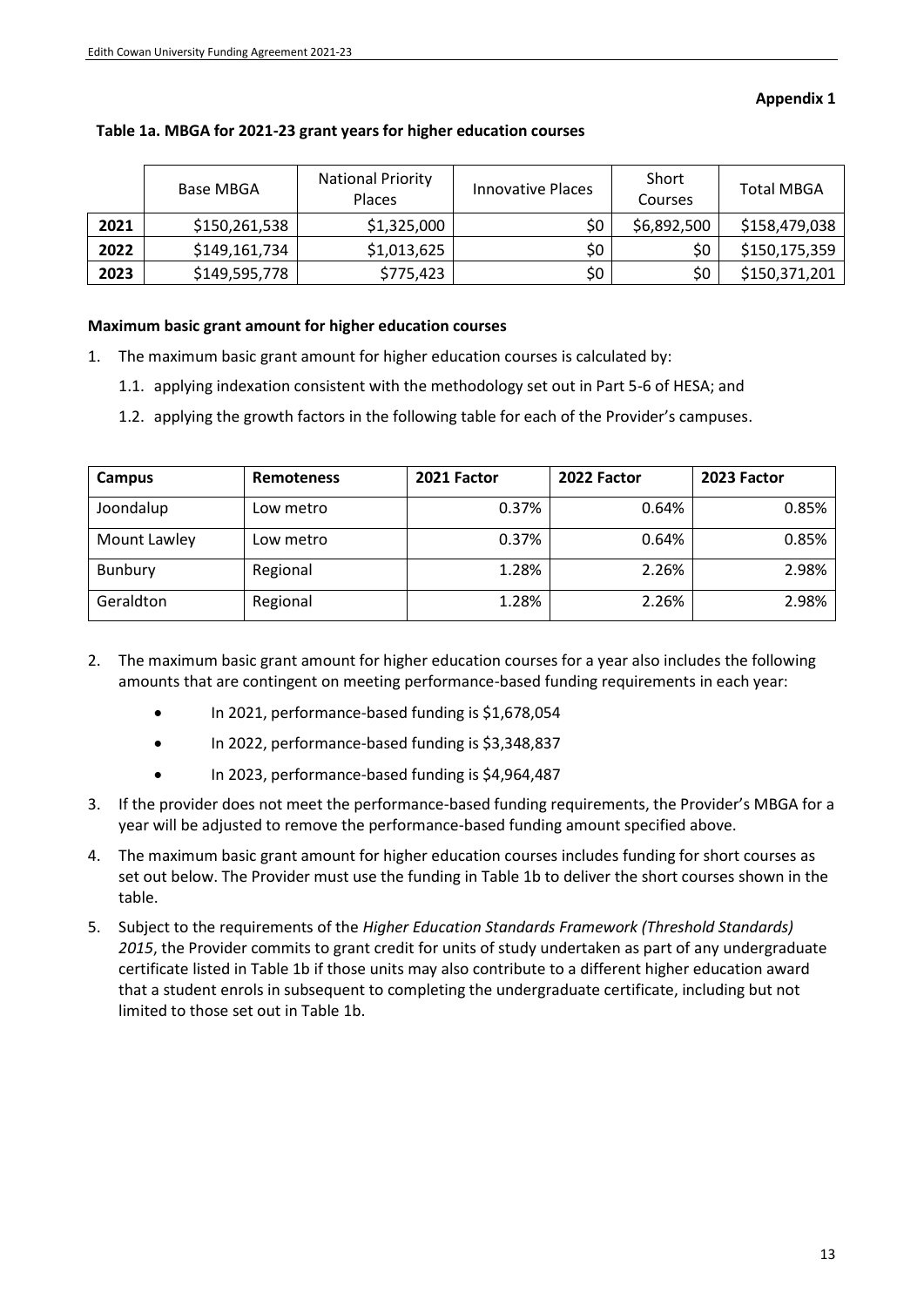| Course type                 | <b>Course name</b>                                                                                                                                                                                                                                                       | Course(s) the short<br>course can articulate<br>to                                                                                                                                                                                                                                                                                                       | <b>Total CGS</b><br>funding for<br>short courses |
|-----------------------------|--------------------------------------------------------------------------------------------------------------------------------------------------------------------------------------------------------------------------------------------------------------------------|----------------------------------------------------------------------------------------------------------------------------------------------------------------------------------------------------------------------------------------------------------------------------------------------------------------------------------------------------------|--------------------------------------------------|
|                             |                                                                                                                                                                                                                                                                          |                                                                                                                                                                                                                                                                                                                                                          |                                                  |
| Undergraduate Certificate   | Undergraduate Certificate in<br>Cybersecurity                                                                                                                                                                                                                            | <b>Bachelor of Science</b><br>(Cyber Security)                                                                                                                                                                                                                                                                                                           | \$66,250                                         |
| Undergraduate Certificate   | Undergraduate Certificate in<br><b>Education (ECS)</b>                                                                                                                                                                                                                   | <b>Bachelor of Education</b>                                                                                                                                                                                                                                                                                                                             | \$331,250                                        |
| Undergraduate Certificate   | Undergraduate Certificate in<br><b>Education (Primary)</b>                                                                                                                                                                                                               | <b>Bachelor of Education</b><br>(Primary)                                                                                                                                                                                                                                                                                                                | \$331,250                                        |
| Undergraduate Certificate   | Undergraduate Certificate in<br>Engineering                                                                                                                                                                                                                              | <b>Bachelor of</b><br>Technology<br>(Engineering)                                                                                                                                                                                                                                                                                                        | \$81,250                                         |
| Undergraduate Certificate   | Undergraduate Certificate in<br><b>Health Science</b>                                                                                                                                                                                                                    | <b>Bachelor of Health</b><br>Science                                                                                                                                                                                                                                                                                                                     | \$132,500                                        |
| Undergraduate Certificate   | Undergraduate Certificate in<br>Higher Education NEW,<br>comprising units from FoE:<br>Other Society and Culture<br>Language and Literature not<br>elsewhere classified,<br>Mathematical Sciences, Other<br><b>Education and Other natural</b><br>and Physical Sciences. | Completion of this<br>new four Unit of Study<br>course will provide<br>entry into ECU's<br>Bachelor courses. The<br>Undergraduate<br>Certificate in Higher<br><b>Education is classified</b><br>under Mixed Fields,<br>the related Unit FOEs<br>(as shown) will be in<br>Mixed Fields,<br>Humanities, English,<br><b>Education, Science</b><br>and Maths | \$4,712,500                                      |
| Undergraduate Certificate   | Undergraduate Certificate in IT                                                                                                                                                                                                                                          | This course offers the<br>first 4 Units of the<br><b>Bachelor</b> of<br>Information<br>Technology, with<br>completing students<br>articulating into the<br>Bachelor course.                                                                                                                                                                              | \$132,500                                        |
| Undergraduate Certificate   | Undergraduate Certificate in<br>Science (Exercise and Sports<br>Science)                                                                                                                                                                                                 | This course offers 4<br>Units from the<br><b>Bachelor of Science</b><br>(Exercise and Sports<br>Science) with<br>completing students<br>articulating into the<br>Bachelor course.                                                                                                                                                                        | \$66,250                                         |
| <b>Graduate Certificate</b> | Graduate Certificate in<br><b>Academic Practice</b>                                                                                                                                                                                                                      |                                                                                                                                                                                                                                                                                                                                                          | \$198,750                                        |
| <b>Graduate Certificate</b> | Graduate Certificate in Health                                                                                                                                                                                                                                           |                                                                                                                                                                                                                                                                                                                                                          | \$66,250                                         |
|                             | Care Leadership and<br>Management (J50)                                                                                                                                                                                                                                  |                                                                                                                                                                                                                                                                                                                                                          |                                                  |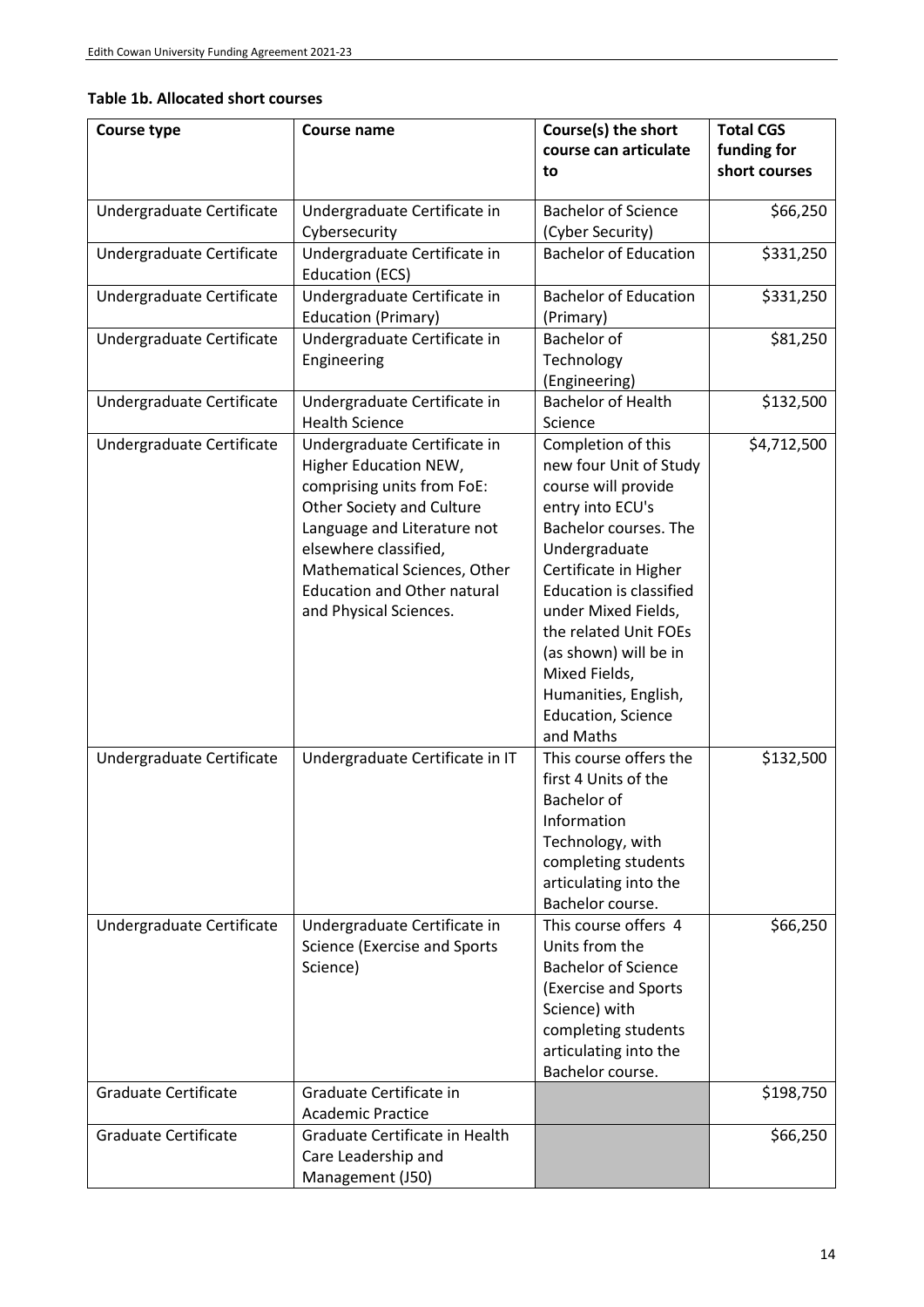| Graduate Certificate | Graduate Certificate in               | \$99,375    |
|----------------------|---------------------------------------|-------------|
|                      | Occupational Health and Safety        |             |
|                      | (S72)                                 |             |
| Graduate Certificate | Graduate Certificate of               | \$430,625   |
|                      | <b>Education (Early Childhood</b>     |             |
|                      | Studies) (S74)                        |             |
| Graduate Certificate | <b>Graduate Certificate of Mental</b> | \$243,750   |
|                      | Health (L54)                          |             |
| <b>Total</b>         |                                       | \$6,892,500 |

6. The MBGA for higher education courses includes funding of \$27,388 for bachelor places allocated as a result of the Provider's partnership with the Regional University Centre/s (RUC) in Table 1b and must only be used for students enrolled online and supported by the RUC.

#### **Table 1c. Allocated RUC places**

| <b>RUC Name</b>                    | <b>Number of places</b> |
|------------------------------------|-------------------------|
| <b>Pilbara Universities Centre</b> | າ ຊ                     |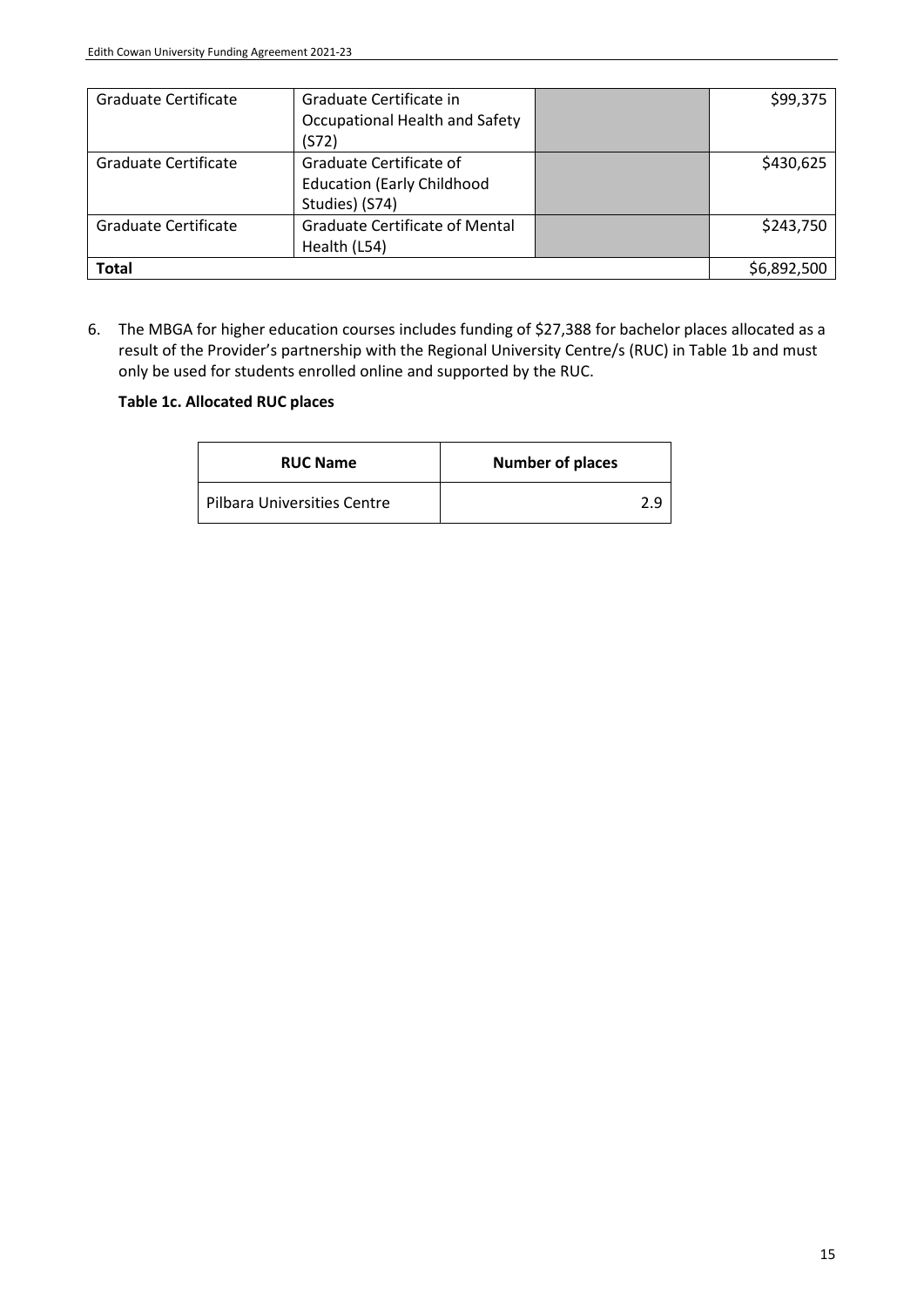#### **Indigenous, Regional and Low Socio-Economic Status Attainment Fund**

- 1. In 2021, the Indigenous, Regional and Low Socio-Economic Status Attainment Fund (IRLSAF) consists of five components:
	- a) Higher Education Participation and Partnerships Program (HEPPP);
	- b) National Priorities Pool Program;
	- c) Regional Partnerships Project Pool Program;
	- d) Regional Loading Program (RLP); and
	- e) Enabling Loading Program (ELP);

#### **IRLSAF funding**

- 2. Grant amounts for the HEPPP, RLP and ELP in 2021 are calculated using the method specified for the relevant component in Divisions 1, 4 and 5 of Part 3 of Chapter 1 of the *Other Grants Guidelines (Education) 2012* (see paragraph 41-30(a) of the Act) and are estimated in Table 2a below.
	- HEPPP funding for eligible providers is calculated using the formula specified at section 1.47 of Division 1 of Part 3 of Chapter 1 of the *Other Grants Guidelines (Education)*.
	- The National Priorities Pool Program and Regional Partnerships Project Pool Program are subject to a competitive grants processes and any funding under these programs will be granted separately.
	- RLP funding for eligible providers is calculated using the formula specified at section 1.59 of Division 4 of Part 3 of Chapter 1 of the *Other Grants Guidelines (Education) 2012*.
	- ELP funding for eligible providers is calculated using the formula specified at section 1.61 of Division 5 of Part 3 of Chapter 1 of the *Other Grants Guidelines (Education) 2012*.

**Table 2a. 2021 HEPPP, RLP and ELP funding**

| Program    | 2021        |
|------------|-------------|
| HEPPP*     | \$2,947,359 |
| <b>RLP</b> | \$550,066   |
| <b>ELP</b> | \$2,092,518 |

#### **Allocation of places for the purposes of the ELP**

3. For the purposes of section 1.61.1 of Division 5 of Part 3 of Chapter 1 of the *Other Grants Guidelines (Education) 2012*, the number of Commonwealth supported places allocated to the Provider for 2021- 2023 is 606.0.

#### **HEPPP reporting requirements**

4. For the purposes of section 1.50 of Division 1 of Part 3 of Chapter 1 of the *Other Grants Guidelines (Education) 2012*, the HEPPP reporting requirements in 2021 are as per Table 2b below. The Department will provide reporting templates to the Provider in early 2021 via email which the Provider must use when submitting the reports. All reports are to be submitted to [equity@dese.gov.au.](mailto:equity@dese.gov.au)

#### **Table 2b. 2021 HEPPP reporting requirements**